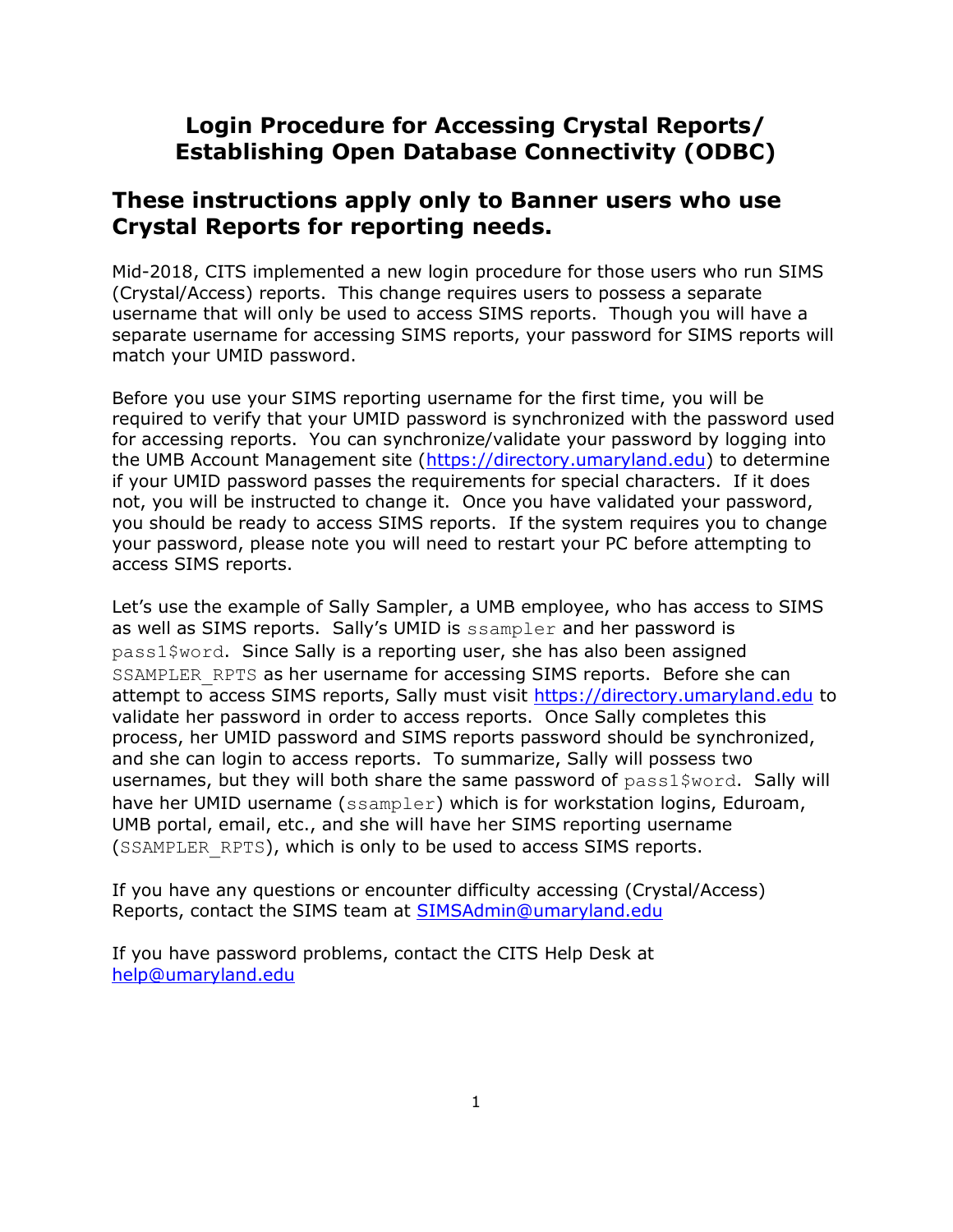Once you have validated/synchronized your password as described on Page 1 of this document, you can access Crystal Reports.

### STEP 1

Navigate to your Crystal Reports folder on your PC.

If you do not have a Crystal Reports folder on your PC, you should contact your IT desktop support team for assistance. If further help is needed, please contact the CITS Help Desk at help@umaryland.edu or 410-706-4357.

### STEP 2

Double-click on a Crystal Report that you would like to run.

## STEP 3

After a brief moment, you should be presented with the following window. Click Print to proceed with executing the report and wait for the next step.